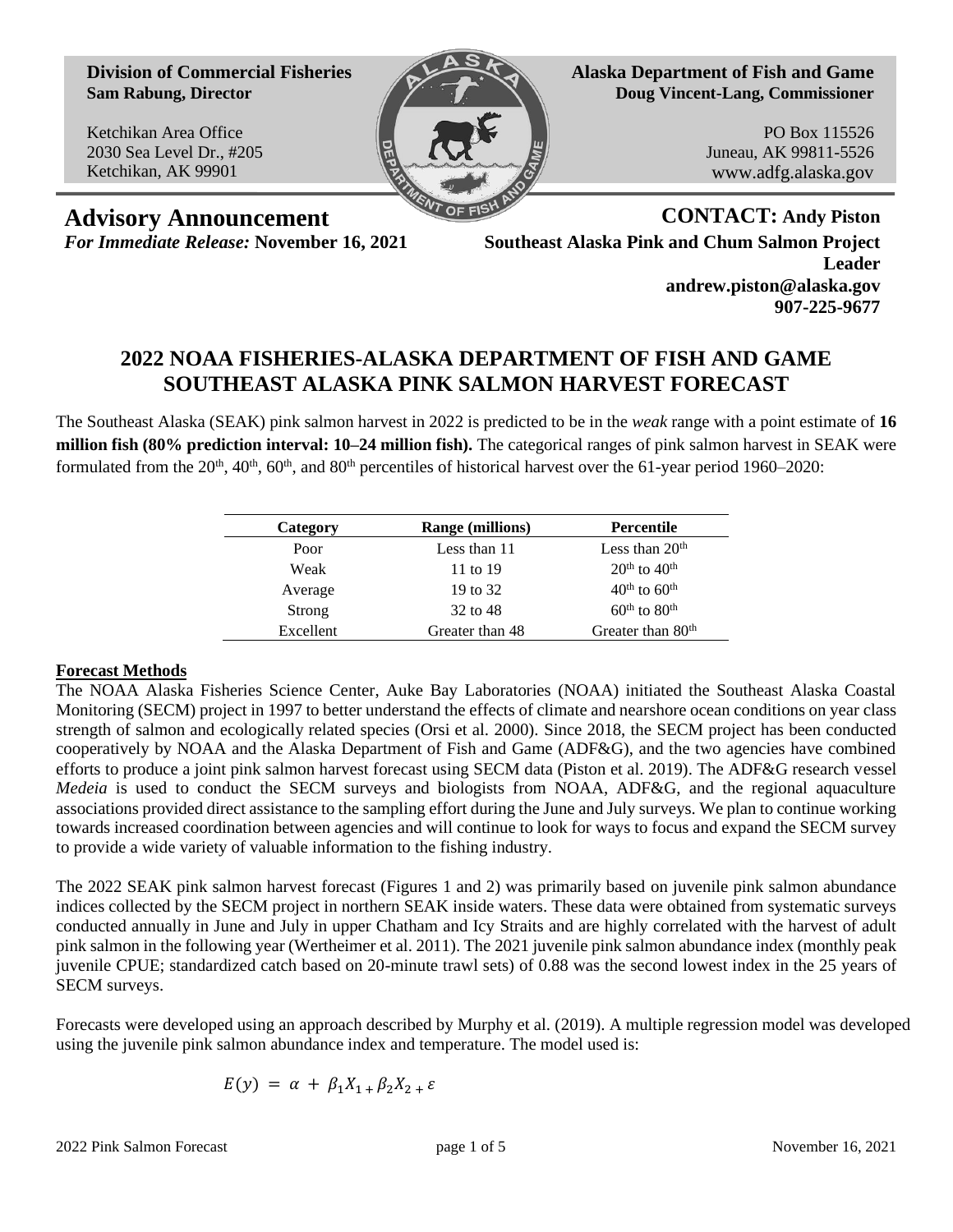where  $E(y)$  is the expected value for y, the natural log of SEAK pink salmon harvest,  $\beta_1$  is the coefficient for the natural log of CPUE +1,  $\beta_2$  is the coefficient for water temperature (e.g., May–July water temperature index in the upper 20 m in Icy Strait), and  $\varepsilon$  represents the normally distributed error term. The model performance metric one-step-ahead mean absolute percent error (for the last 5 years), and significant coefficients (i.e., covariates) were used to evaluate the forecast accuracy of the two models considered (one with a temperature variable and one without). The 80% prediction interval around the forecast was calculated using the *car* package (Fox and Weisberg 2019) in program R version 3.6.3 (R Core Team 2020).

## **Forecast Discussion**

The 2022 harvest forecast of 16 million pink salmon is approximately half of the recent 10-year average harvest of 34 million pink salmon. A forecast of 16 million pink salmon is an improvement over the previous even-year harvest in 2020 (8 million) and is just below the average even-year harvest since 2006 (18 million). The 2021 peak June–July juvenile pink salmon index value (0.88) ranked 24<sup>th</sup> out of the 25 years that SECM information has been collected. Pink salmon harvests associated with juvenile indices below 2.0 have ranged from 8 to 21 million fish (mean=16 million fish).

The extremely low juvenile abundance index in 2021 may reflect low escapements of pink salmon in northern inside waters in 2020 and/or poor freshwater and early marine survival in SEAK. Pink salmon escapements in the parent year (2020) were poor throughout northern SEAK inside waters and the escapement goal was not met in that subregion. Conversely, pink salmon escapement goals for the Southern Southeast and Northern Southeast Outside subregions were met, and most of the low harvest of 8 million pink salmon occurred in the southern half of the region. A potential reason to be more optimistic about the 2022 pink salmon return is that juvenile pink salmon heading to sea in 2021 did not experience the anomalously warm sea surface temperatures that persisted throughout the Gulf of Alaska from fall 2013 through much of 2016 (Bond et al. 2015; Di Lorenzo and Mantua 2016; Walsh et al. 2018) and in 2018 and 2019<sup>1</sup>. (Sea surface temperatures were similarly cooler for fish that went to sea in 2020 and returned in above-average numbers in 2021.) Sea surface temperatures were near or below average in the summer and fall of 2021 through much of the Gulf of Alaska, and the summer water temperature index in the upper 20 m in Icy Strait was slightly below average indicating moderate marine temperatures for juvenile salmon heading to sea in 2021.

Although the forecast for 2021 indicated that pink salmon run strength would improve over the parent year, our forecast did not capture the magnitude of the increase in run size (Figure 2). The reason for the under forecast of the 2021 harvest is unknown but may be related to improved offshore survival in the Gulf of Alaska, nonproportional regional representation of juvenile salmon in trawl catches, and/or additional local or basin-scale measures of the environment, unaccounted for in the model, that may better serve as indicators of processes that influence pink salmon survival. If improved survival in the Gulf of Alaska was the primary cause of the under forecast in 2021, the continued cool conditions in the Gulf of Alaska may result in a better-than-expected pink salmon run in 2022. Juvenile pink salmon caught in the 2021 SECM survey trawls were below the average size (in length) for the 25-year time series (Figure 3) and further growth and survival will depend on favorable resources in the Gulf of Alaska.

Temperature has been included in most historical NOAA pink salmon forecast models and several different measures of temperature have been used since 2004 (Wertheimer et al. 2013). Temperature is a significant negative covariate in the forecast model. The negative linear relationship between temperature and harvest, as well as the positive effect of temperature on pink salmon growth, suggests that temperature may impact forecasts through effects on juvenile distribution and migration (Murphy et al. 2019). In 2020 and 2021, we began exploring the potential use of satellite temperature data (available from the NOAA National Environmental Satellite data and Information Service<sup>2</sup>) in our forecast models and may incorporate this type of data in our 2023 harvest forecast. Satellite data allows for averaging of temperature readings over an almost infinite variety of temporal and geographic units. Despite the uncertainties that surround every salmon forecast, the track record of our pink salmon harvest forecasts has been relatively good (Figure 2), especially considering the difficulties unique to forecasting pink salmon runs (Haeseker et al. 2005).

<sup>1</sup> [https://www.ncdc.noaa.gov/data-access/marineocean-data/extended-reconstructed-sea-surface-temperature-ersst-v5.](https://www.ncdc.noaa.gov/data-access/marineocean-data/extended-reconstructed-sea-surface-temperature-ersst-v5)

<sup>2</sup> https://www.nesdis.noaa.gov/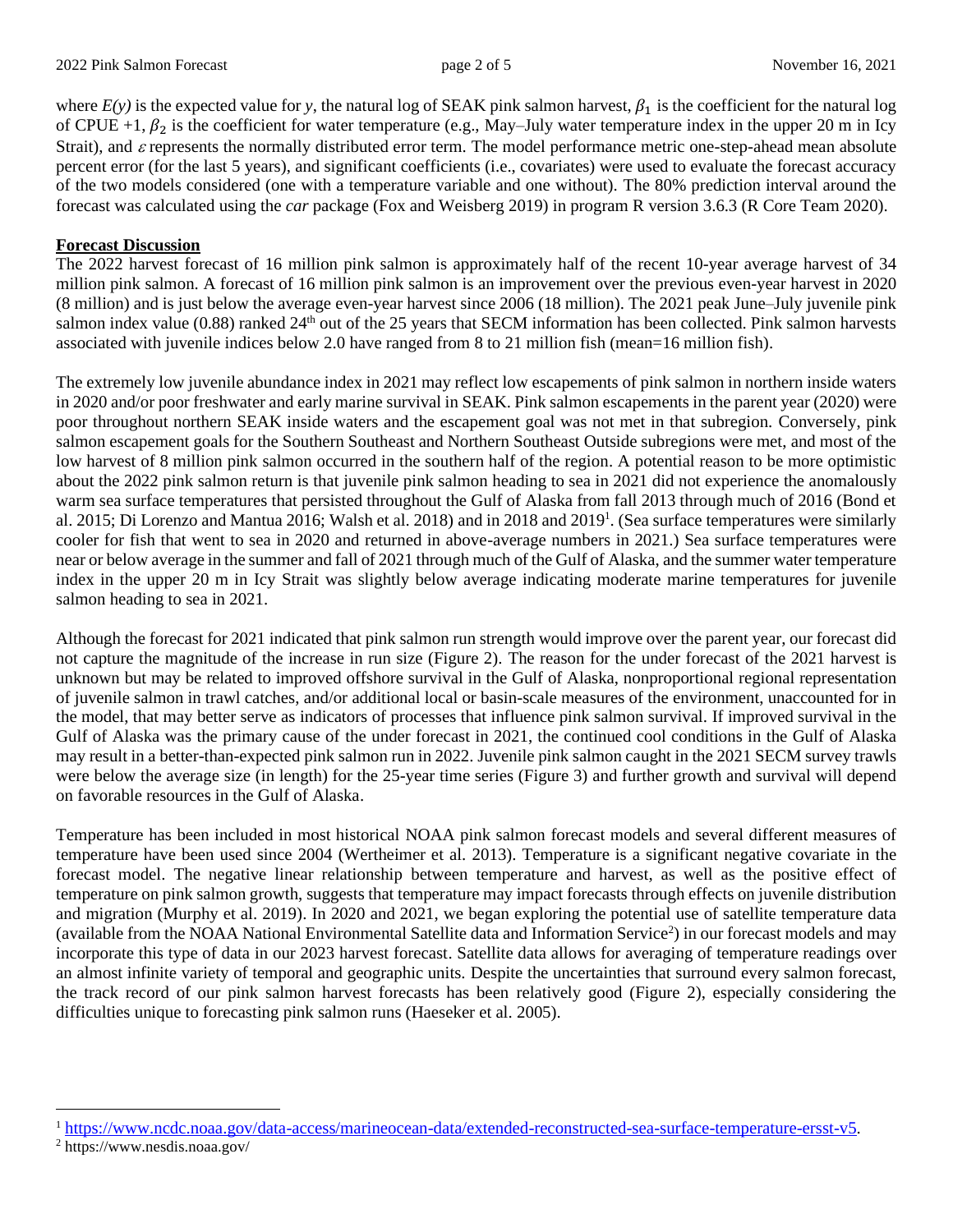The department will manage the 2022 commercial purse seine fisheries inseason based on the strength of salmon runs. Aerial escapement surveys and fishery performance data will continue, as always, to be essential in making inseason management decisions.

## **Literature Cited**

- Bond, N. A., M. F. Cronin, H. Freeland, and N. Mantua. 2015. Causes and impacts of the 2014 anomaly in the NE Pacific. Geophysical Research Letters 42: 3414–3420.
- Di Lorenzo, E., and N. Mantua. 2016. Multi-year persistence of the 2014/15 North Pacific marine heatwave. Nature Climate Change 6:1042.
- Fox, J., and S. Weisberg. 2019. An {R} Companion to Applied Regression, Third Edition. Thousand Oaks CA: Sage.; <https://socialsciences.mcmaster.ca/jfox/Books/Companion/>
- Haeseker, S. L., R. M. Peterman, and Z. Su. 2005. Retrospective evaluation of preseason forecasting models for pink salmon. North American Journal of Fisheries Management 25:897–918.
- Murphy, J. M., E.A. Fergusson, A. Piston, S. Heinl, A. Gray, and E. Farley. 2019. Southeast Alaska pink salmon growth and harvest forecast models. North Pacific Anadromous Fish Commission Technical Report No. 15: 75–91.
- Orsi, J. A., M. V. Sturdevant, J. M. Murphy, D. G. Mortensen, and B. L. Wing. 2000. Seasonal habitat use and early marine ecology of juvenile Pacific salmon in Southeastern Alaska. North Pacific Anadromous Fish Commission Bulletin No. 2: 111–122.
- Piston, A. W., S. Heinl, S. Miller, R. Brenner, J. Murphy, J. Watson, A. Gray, and E. Fergusson. 2019. Pages 46–49 [*In*] R. E. Brenner, A. R. Munro, and S. J. Larsen, editors. 2019. Run forecasts and harvest projections for 2019 Alaska salmon fisheries and review of the 2018 season. Alaska Department of Fish and Game, Special Publication No. 19- 07, Anchorage.
- R Core Team. 2020. R: A language and environment for statistical computing. R Foundation for Statistical Computing, Vienna, Austria. URL:<http://www.r-project.org/index.html>
- Walsh, J. E., and thirteen other authors. 2018. The high latitude marine heat wave of 2016 and its impacts on Alaska [supplement]. Bulletin of the American Meteorological Society. 99: s39–s43.
- Wertheimer, A. C., J. A. Orsi, E. A. Fergusson, and M. V. Sturdevant. 2011. Forecasting pink salmon harvest in Southeast Alaska from juvenile salmon abundance and associated environmental parameters: 2010 returns and 2011 forecast (NPAFC Doc. 1343) Auke Bay Lab., Alaska Fish. Sci. Cen., Nat. Mar. Fish. Serv., NOAA, 17109 Point Lena Loop Road, Juneau, AK 99801-8626, USA, 20 p.; [http://www.npafc.org/new/pub\\_documents.html.](http://www.npafc.org/new/pub_documents.html)
- Wertheimer, A. C., J. A. Orsi, E. A. Fergusson, and M. V. Sturdevant. 2013. Forecasting pink salmon harvest in Southeast Alaska from juvenile salmon abundance and associated environmental parameters: 2012 returns and 2013 forecast (NPAFC Doc. 1486) Auke Bay Lab., Alaska Fish. Sci. Cen., Nat. Mar. Fish. Serv., NOAA, 17109 Point Lena Loop Road, Juneau, AK 99801-8626, USA, 23 p.; [http://www.npafc.org/new/pub\\_documents.html.](http://www.npafc.org/new/pub_documents.html)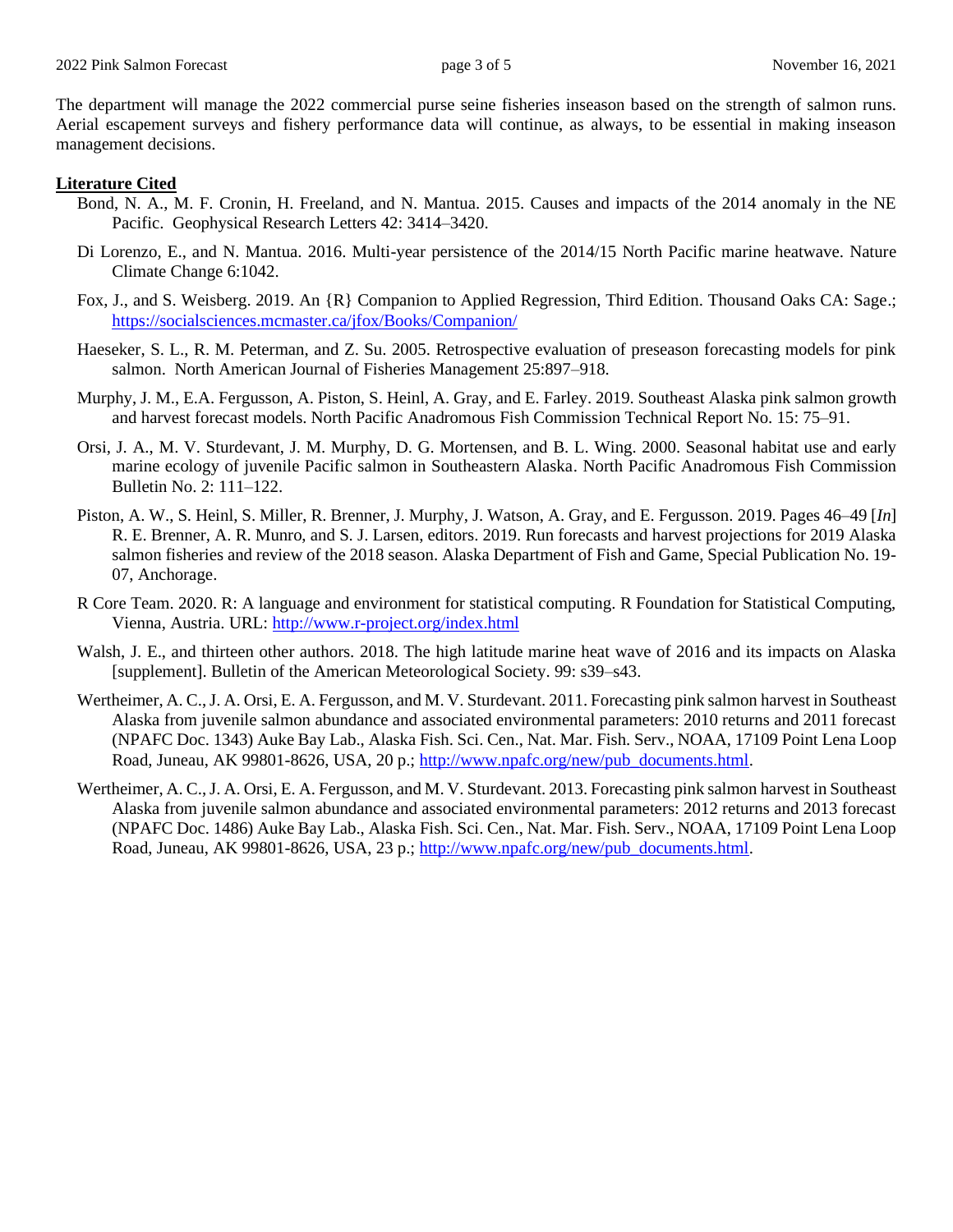

Figure 1. Forecast model fit (hindcasts) for total Southeast Alaska (SEAK) pink salmon harvest, 1998–2021 by year (A) and by the fitted values (B). In panel A, the 2022 forecast is shown as a grey circle with the 80% prediction interval as a black vertical line. The observed SEAK pink salmon harvest is represented by the grey bars and the model fit is shown by the black line. In panel B, the dotted line represents a one-to-one line; circles above the line represent hindcasts that would have been less than the actual harvest and circles below the line represent hindcasts that would have been more than the actual harvest.



Figure 2. Annual harvests of pink salmon in SEAK compared to the actual preseason harvest forecasts, 2004–2022. The error bars represent the 80% confidence or prediction intervals of the forecasts.